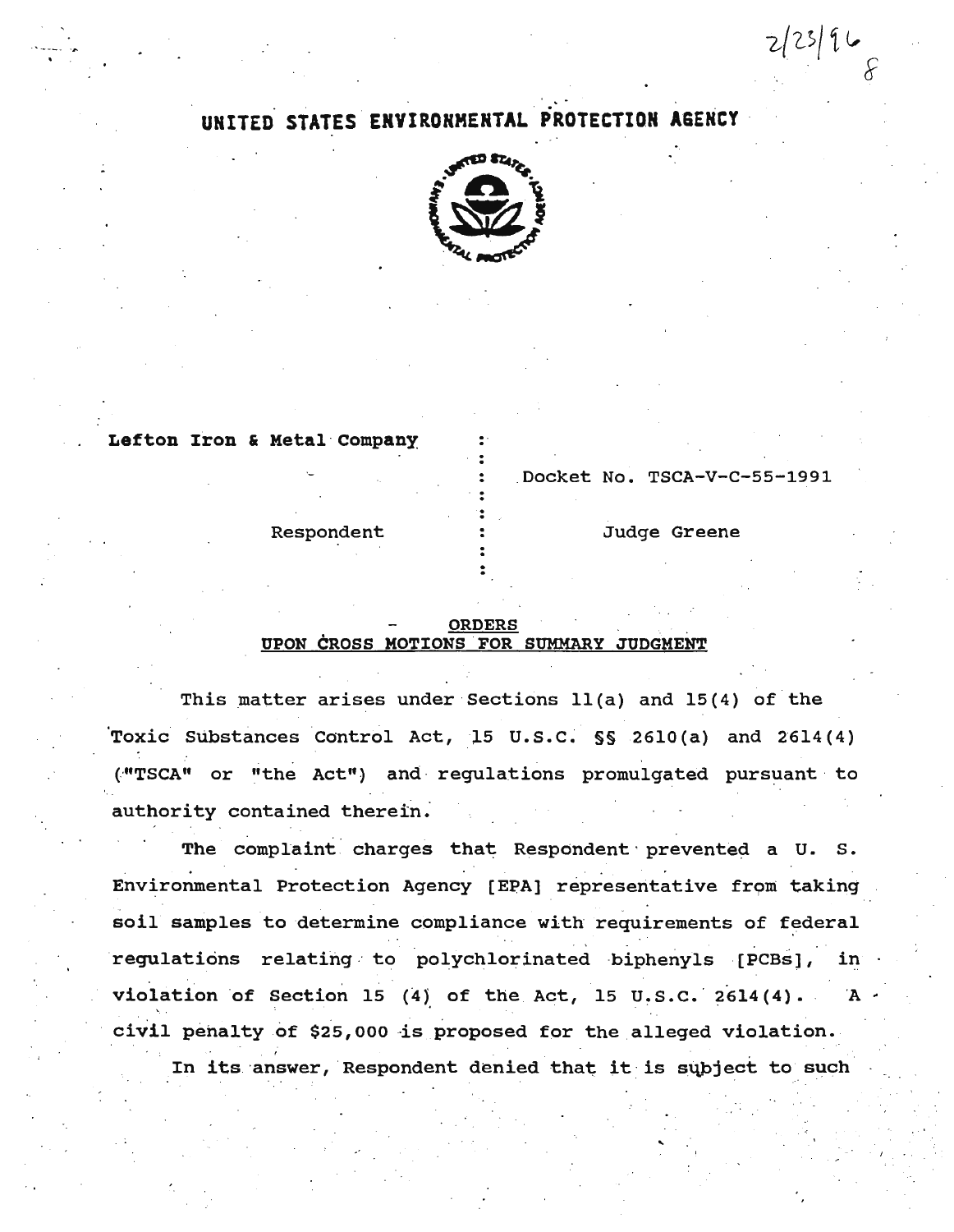regulations, that it had "ever prevented" EPA's representative from taking samples· at its facility, that ·the EPA representative had "attempted to inspect" the facility, that EPA has authority to conduct an inspection pursuant to Section ll(a) of the Act, and that the purpose of the proposed inspection was proper pursuant to Section 11(a). Respondent answered further that the proposed inspection was intended solely to harass. In addition, affirmative defenses of laches and "unclean hands" were asserted.<sup>1</sup>

The parties filed cross-motions for summary judgment. complainant's motion goes only to liability.

Section  $11(a)$  and (b) of TSCA, 15 U.S. C. § 2610 (a)-(b).

The Act ·provides specifically that EPA "may inspect any establishment, facility; or other premises in which chemical substances or mixtures are . . . processed, stored, or held before or after their distribution in commerce."<sup>2</sup>

Section 11 (a) states, *inter alia,* that:

**extend to all things within the premises** extend to all things within the premises extend to all things within the premises . . . (including records, files, papers, processes; controls, and facilities) *bearing*  processes, concrois, and racificies, *bearing*<br>on whether the requirements of this chapter<br>applicable to the chemical substances or applicable to the chemical substances or mixtures within such premises . . . have *been complied with.* (Emphasis added]

. 1

The statute does exclude from inspection data relating to finances,

<sup>1</sup> Answer to the complaint, at 2, 4, 5-7. <sup>2</sup> TSCA § 11(a), 15 U.S.C. § 2610(a).

 $\overline{2}$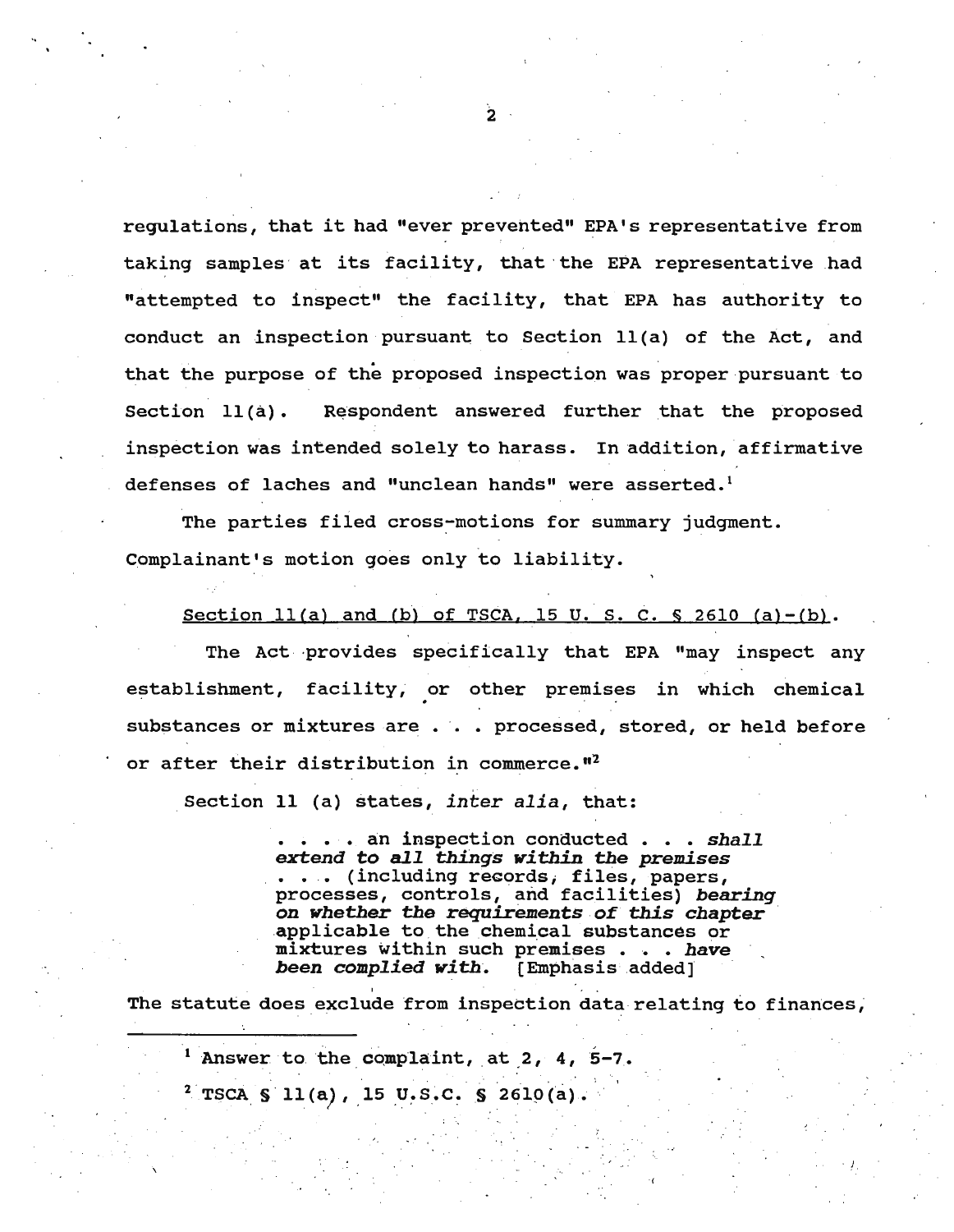sales (other than shipments), pricing, personnel, and research -but only if the nature and extent of such data have not been described with "reasonable specificity" in the required written inspection notice. In addition, Section 15 (4) of the Act, 15 u.s.c. § 2614 (4), provides that "[I]t shall be unlawful for any person to  $\ldots$  . fail or refuse to permit entry or inspection as required by section 2610 of this title.''

EPA has broad authority pursuant to Section 11 (a) of the Act, 15 u.s.c. § 2610 (a), to conduct inspections for the purpose and within the scope set forth at subsections (a) and (b) thereof. If the proposed investigation is within such scope, and if the other requirements of subsection (a) have been met, members of the regulated community are not at liberty to delay, prevent, or refuse an inspection without risking the commission of an unlawful act.

It is also clear that the taking of· soil samples falls well within the scope of an inspection for compliance with PCB regulations. "When Congress invests an agency with enforcement and .. investigatory authority, it is not necessary to identify explicitly each and every technique that may be used in the course of executing its statutory mission." Dow Chemical Co. v. U. S., 476 U.S. 227, 233 (1986). In the case of PCBs, a chemical compound<sup>3</sup>

'·

3

..

<sup>15</sup> U.S.C. § 2602(2)(A) provides that the term "chemical substance" means "any organic or inorganic substance of particular molecular identity including -- (i) any combination of such substances occurring in whole or in part as a result of a chemical reaction or occurring in nature and (ii) any element or uncombined radical." 40 C.F.R. § 761.3 is virtually identical.<br>See also the definition of "PCBs," at 40 C.F.R. § 761.3.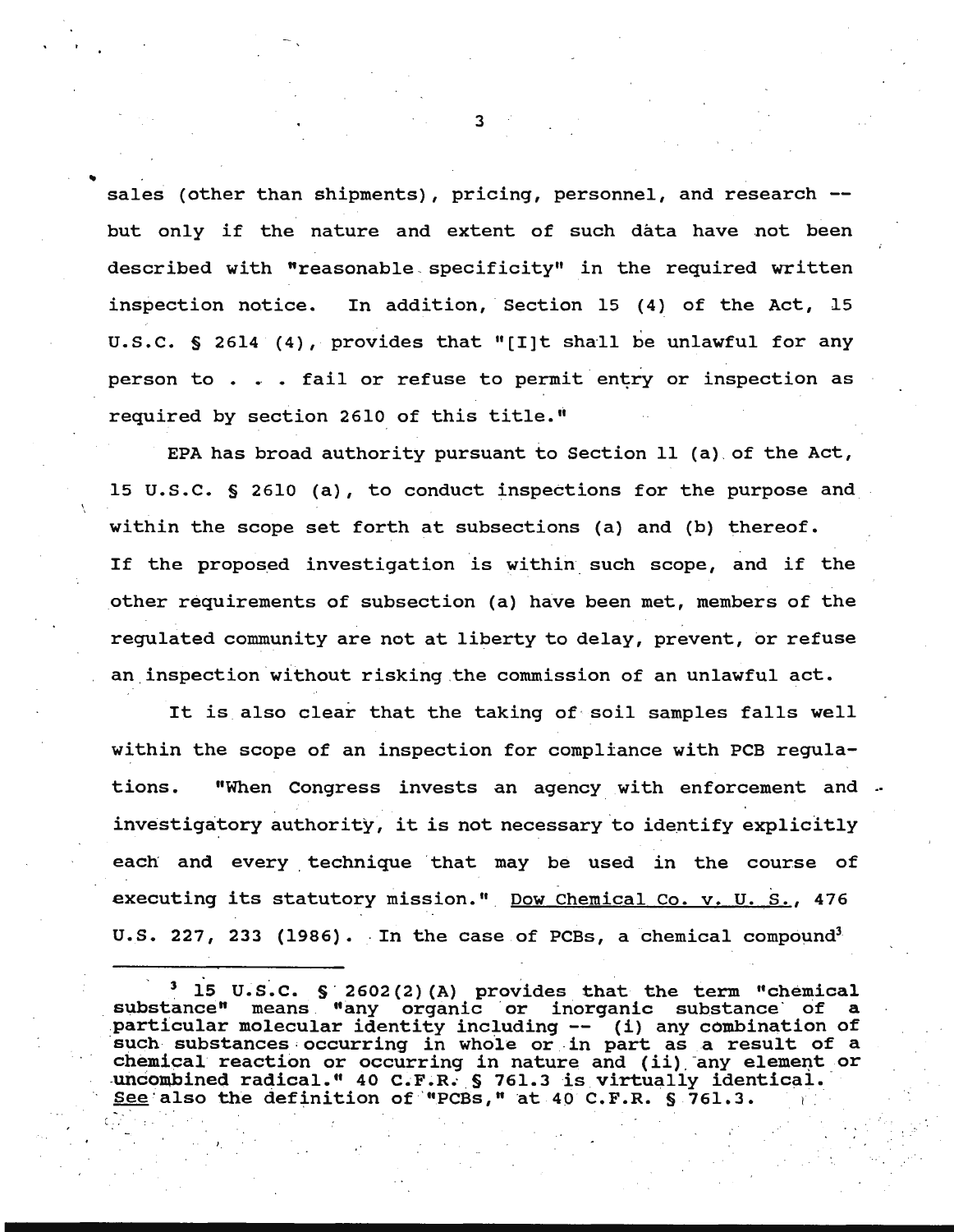that Congress has specifically found to be a danger to public health and the environment, and has "singled out for special treatment"<sup>4</sup> at Section 6 of the Act, 15 U.S.C.  $S$  2605, a holding that excluded the taking of soil samples for PCB analysis would lead to an absurd and contradictory result: even in cases where PCBs are almost certainly known to be present in the soil, no confirmation or proof would be obtainable. "Common sense and ordinary human experience"<sup>5</sup> suggest that the taking of soil samples for PCB analysis is not only a reasonable method for determining compliance with TSCA-PCB regulations, it is a necessary method included by inference within the scope of Section 11 (a)-(b). As the supreme court said in Dow Chemical, supra,

> Regulatory or enforcement authority generally carries with it all the modes of inquiry and investigation traditionally employed or useful to execute the authority granted. Environmental standards such as clean air and water cannot be enforced only in libraries and laboratories, helpful as those institutions may be.

<sup>4</sup> See Dr. David G. Walker v. EPA, 802 F. Supp. 1568, 1571 (S. D. Tex. 1992); and Environmental Defense Fund, Inc. v. EPA, 636 F. 2d 1267, (D. C. Cir. 1980), at 1271:

No other section of the· Act addresses the regulation of a single ciass of chemicals.

The special attention accorded to PCBs in [the Act] resulted from the recognized seriousness of the threat that PCBs pose to the environment and human health.

<sup>5</sup> Dow Chemical 476 U.S., at 233.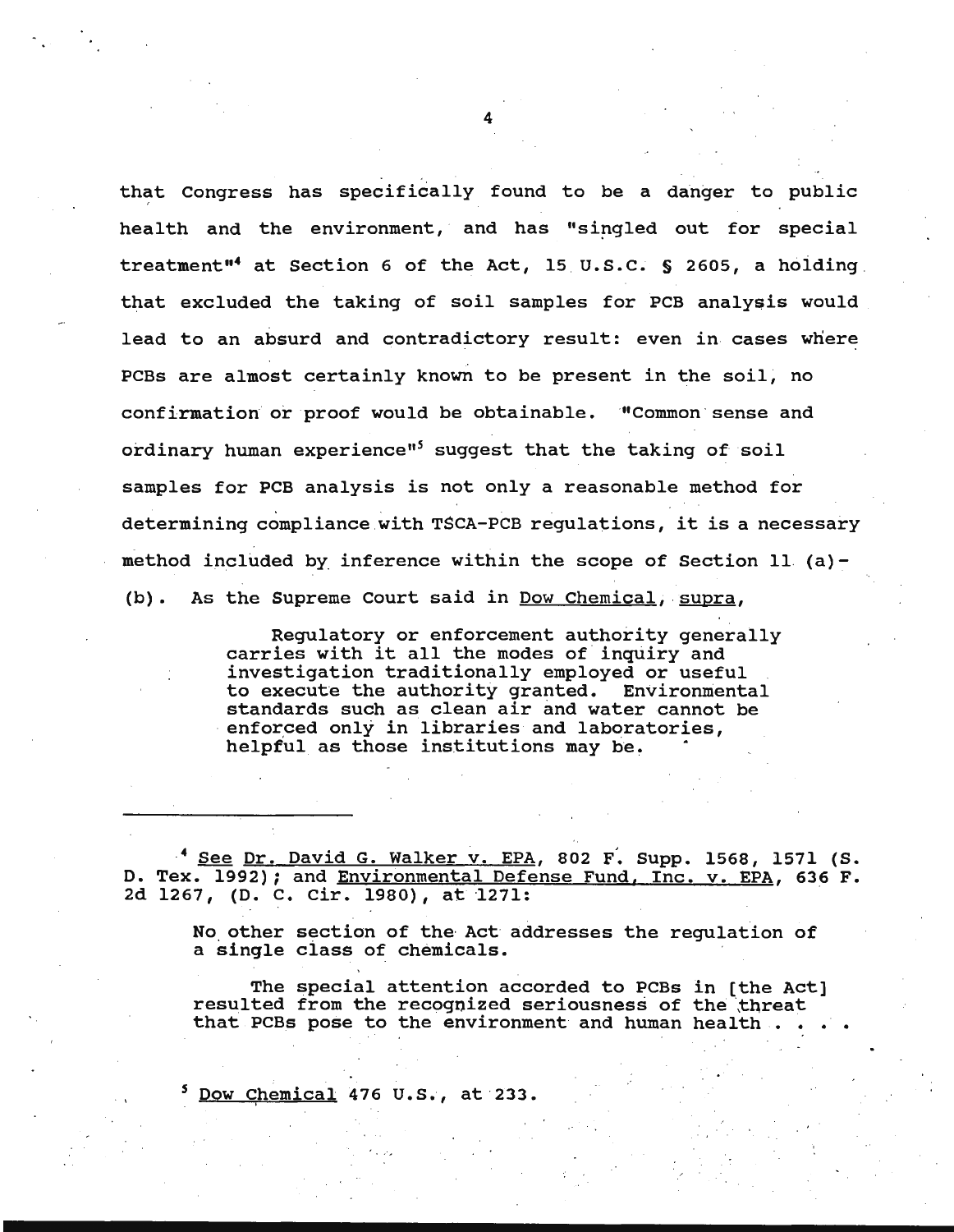There is no reason to suppose that TSCA authority to enforce does not carry with it "all the modes of inquiry  $\ldots$  useful to execute the authority granted."

### Application of TSCA and PCB Regulations.

Respondent's denial that the regulations apply to its facility is based upon assertions that it does not manufacture, process, store; or *hold* the chemical substances or mixtures referred to in Section 11 (a) of the Act.<sup>6</sup> It is Respondent's position that, even where PCBs are known or believed to be present, or known to have been present at one time,<sup>7</sup> EPA has no authority to inspect because (1)  $-$  taking Respondent's word for it  $-$  no PCBs are manufactured, processed, stored, or held at the facility; (2) EPA has made no showing that Respondent engages in any of the activities set forth at Section 11 (a). Respondent further asserts that if PCBs should happen to be present at its facility, it is because they were tracked in, washed in by storm water run-off, or arrived as the result of an explosion.<sup>8</sup>

The definition of the word "hold" is therefore at issue since Section 11 (a) applies not only where chemicals are being manu-

<sup>8</sup> It appears that Respondent's facility is operations that do manufacture, process, store, or See Respondent's Memorandum at 4. surrounded by hold PCBs.

*\_(.* I 1 . . •

<sup>&</sup>lt;sup>6</sup> Answer to the complaint, at 3.

 $^7$  Complainant's motion, attachments A and C; Respondent's Memorandum in Opposition to Complainant's motion and in Support of Respondent's Motion [Respondent's Memorandum) at 4.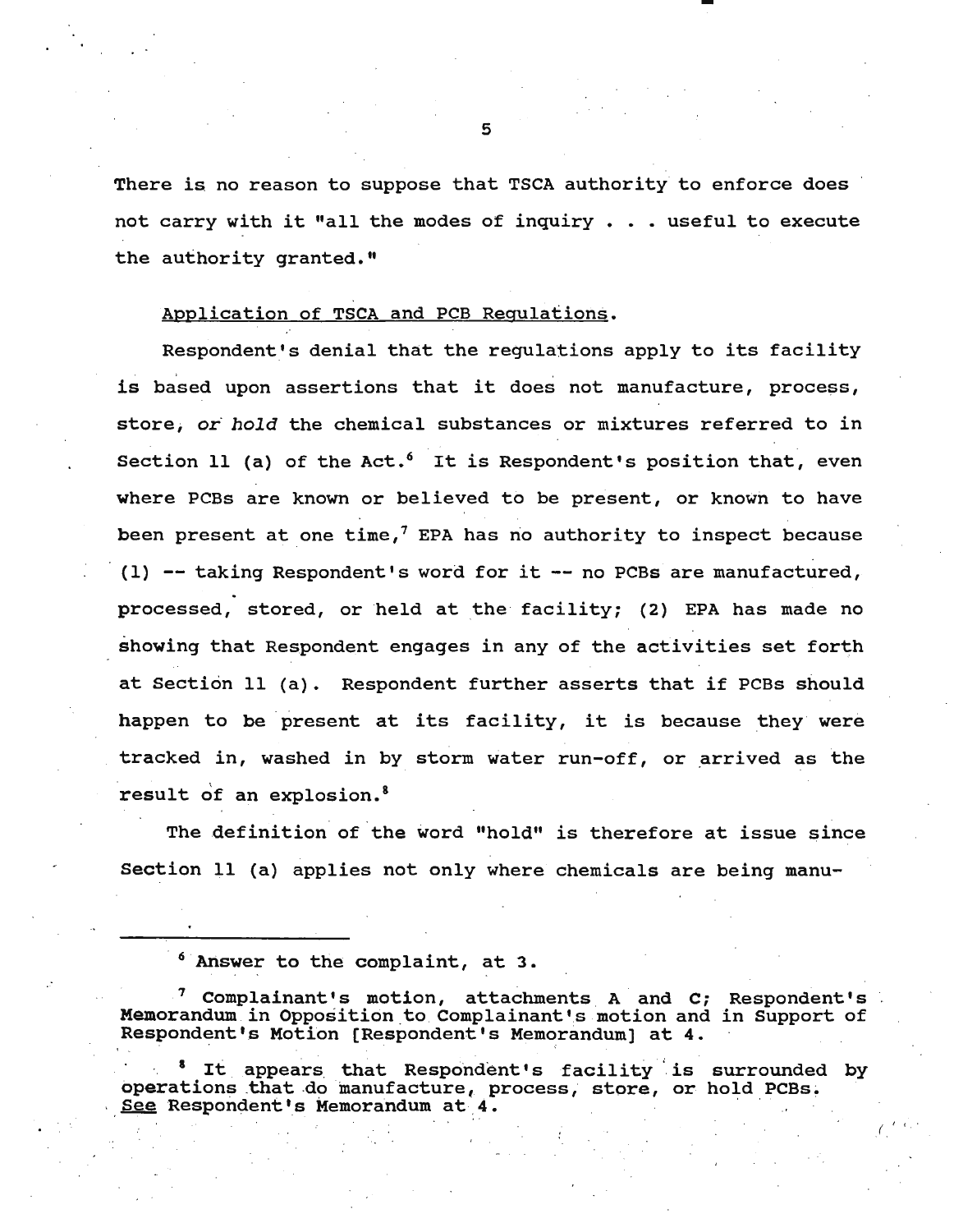factured, processed, or stored, but also where they are "held" at "any facility, establishment, or other premises."<sup>9</sup>

In the absence of a statutory or regulatory definition, "hold" must be interpreted in the light of common usage. Usages are recorded in dictionaries of the English language. "Hold," a common word used broadly and in 'numerous ways, is defined first to include the following: "keep possession of; retain; keep; possess;  $\cdot \cdot \cdot$ to cling; to adhere;"<sup>10</sup> "to maintain possession of;  $\ldots$  to keep control of or authority over; . . . to have or keep in the grasp. $"''$ <sup>11</sup>,<sup>12</sup> Thus, common usage of the word "hold" does embrace the concept of presence -- without more -- of PCBs at Respondent's facility, since "hold" can be neutral as to knowledge, intent, or deliberateness.

In this case, matters such as whether Respondent knew of or intended such presence, and whether the quantity was large or just 50 parts per million<sup>13</sup> do not lead to material facts that are in dispute. In addition, such matters are not material to a determination as to whether Complainant is entitled to judgment as a

 $9$  Section 11 (a) of the Act, 15 U.S.C. § 2610 (a).

<sup>10</sup> Winston Senior Dictionary 461 (27th ed. 1957).

<sup>11</sup> Webster's New Collegiate Dictionary 540 (8th ed. 1979).

<sup>12</sup> Presumably those definitions of "hold" which are most<br>similar to "store" may be eliminated, since "store" is specifically covered by Section  $1\bar{1}$  (a).

 $^{13}$  See 40 C.F.R. § 761.3.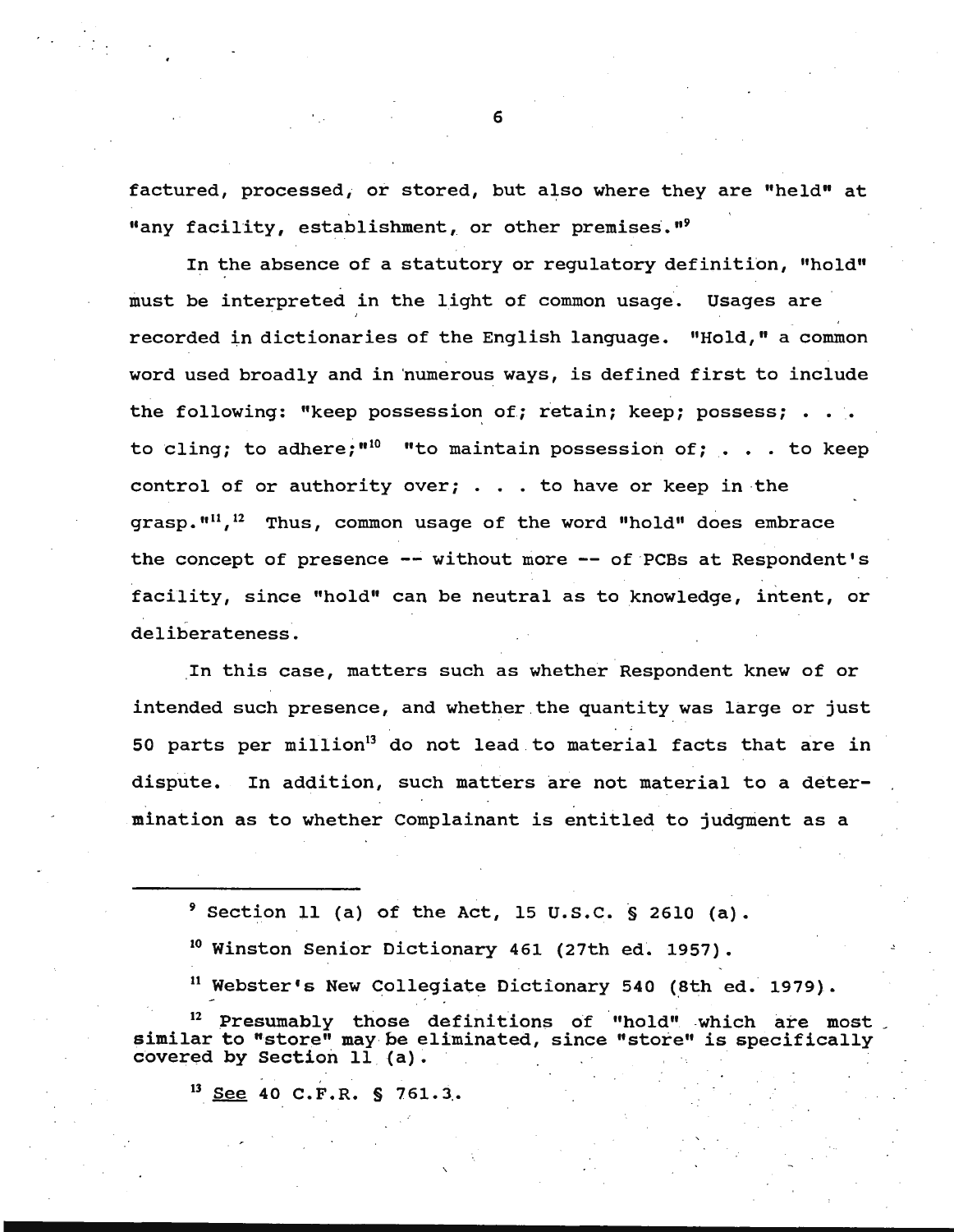matter of law in connection with an attempted Section 11 (a) inspection.

Complainant's evidence that PCBs were found at Respondent's facility before as well as after September 21, 1990, is amply supported<sup>14</sup> and, in any case, is not denied. Viewing the record in the light most advantageous to Respondent's case, there is nothing remotely approaching a disputed issue of material fact as to whether EPA had reason to believe PCBs were present at Respondent's premises. Neither can there be doubt, in view of the broad policy statements and findings set out by the Congress<sup>15</sup> in the first section of the Act [Section 2601 (a)-(b)] that PCBs in the soil at a scrap yard facility -- even assuming the facility is unaware

<sup>14</sup> See attachments Exhibits A-C to Complainant's motion. *<sup>15</sup>*At 15 u.s.c. § 260l{a) and (b), Congress found that

human beings and the environment are being exposed each year to a large number of chemical substances among the many chemical substances and mixtures which are constantly being developed and produced, there are some whose . . . distribution in commerce, use, or disposal may present an unreasonable risk of injury to health or the environment. . . .

<sup>~</sup>• • It is the policy of the United states that ~- · ·

(2) adequate authority should exist to regulate chemical substances and mixtures which present an unreasonable risk of injury to health or the environment, and to take action with respect to chemical substances and mixtures which are imminent hazards ..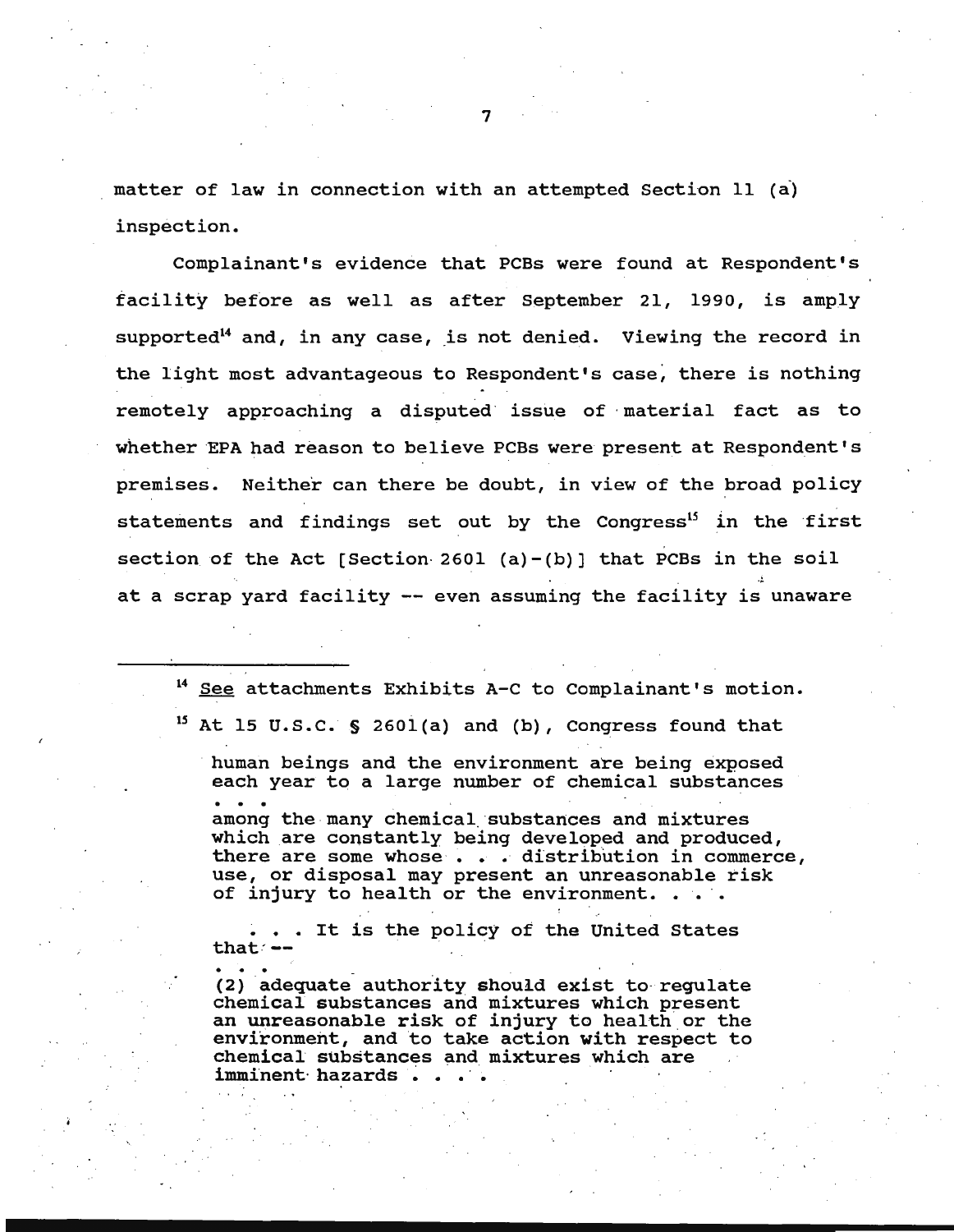of their presence -- are an appropriate subject of inspection.<sup>16</sup> Accordingly, it is found that the Act and the PCB regulations issued pursuant to authority of Section 6 (15 u.s.c. § 2605) are applicable in circumstances where a facility denies that it manufactures, processes, stores, or holds PCBs, but where there is reason to believe that PCBs may be found.

#### Inspection and Sampling.

•

Turning to the factual·aspects of the charge that Respondent prevented the taking of samples on the occasion in question, the record discloses the following: a duly authorized EPA official, accompanied by a representative of the Illinois Environmental  $\cdot$ Protection Agency, made an unannounced visit to Respondent's facility on September 21, 1990, at about 10:40 a.m., for the purpose of inspecting the facility pursuant to Section 11 (a) - (b) of the Act. The official presented EPA credentials and a notice inspection<sup>17</sup> as required by Section 11 (a). He explained the scope of the inspection to Respondent's President and, later, to its Board Chairman. The EPA official explained that "samples," i. *e .*  soil samples to be analyzed for the presence of PCBs, "may be

<sup>16</sup> Complainant's documents indicate that Respondent operates a salvage yard; activities at the salvage yard include receipt of and salvaging of scrap iron. See Attachment 1 to Exhibit A t See Attachment 1 to Exhibit A to Complainant's motion, In the Matter of Lefton Iron & Metal Company, Notice Pursuant to Section 4(g) of the Environmental Protection Act, issued by the Illinois Environmental Protection Agency, at 2-3, dated December 8, 1988. The document is signed by Bernard P.<br>Killian, Director.

<sup>17</sup> First Set of Joint Stipulations of Law and Fact, at 3,  $#9$ .

·,·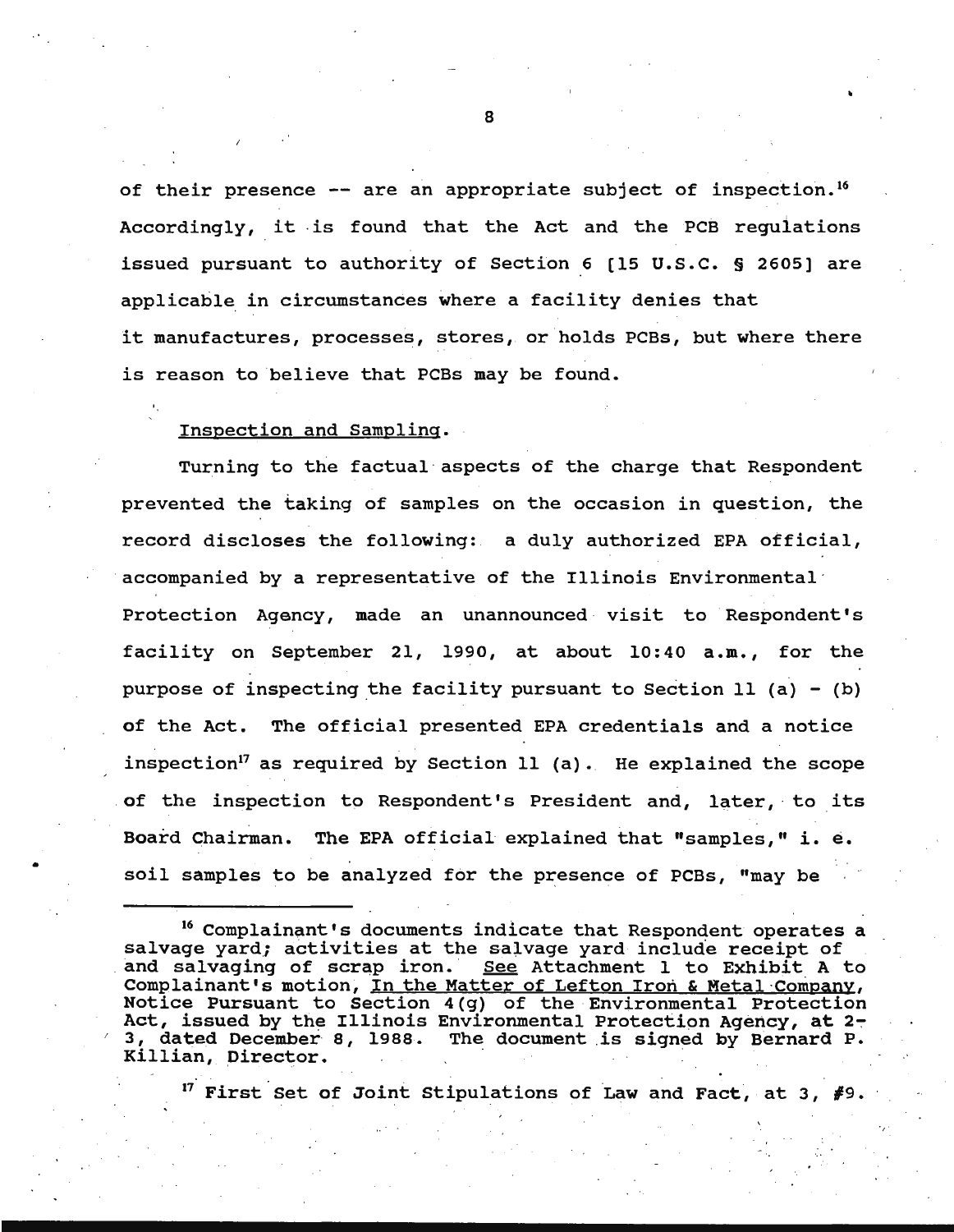taken."<sup>18</sup> Respondent's President consulted an attorney, with whom the EPA representative then spoke. The attorney said he would advise Respondent to cooperate with the inspection. Respondent's President then agreed to cooperate. The EPA representative did not object to the splitting of soil samples and giving Respondent copies of any photographs taken.<sup>19</sup>

Respondent's Board Chairman arrived, and, after explanation by <sup>i</sup> EPA's representative and some discussion, said either that he would not "allow" or that he had not decided "whether to allow" the taking of soil samples -- even split samples -- unless a particular sampling contractor was present for the soil sampling.<sup>20</sup> It was then determined that the contractor could not be present that day. The EPA and IEPA representatives left Respondent's premises at about  $1:26$  p.m.<sup>21</sup> Three or four days later, Respondent's attorney or another of Respondent's representatives telephoned and offered to reschedule the inspection.<sup>22</sup> There is substantial agreement between the parties with respect to the foregoing material facts

18 Exhibit A to Complainant's motion, document signed by Scott Cooper; <u>see also</u> affidavit of Scott Cooper, Exhibit B to Complainant's motion, dated March 5, 1993, in which the statements ... made in Exhibit A are certified to be true and accurate.

Complainant's brief states that the EPA representative "agreed" to split the soil samples with respondent.

 $20$  Affidavit of Norman Lefton, at 3.

Affidavit of Scott Cooper, Exhibit B to complainant's motion; First Set of Joint Stipulations of Fact and Law, # 11 at 3.

22 motion. Affidavit of Scott Cooper, Exhibit B to complainant's See also Answer to the complaint at 3, 1 12.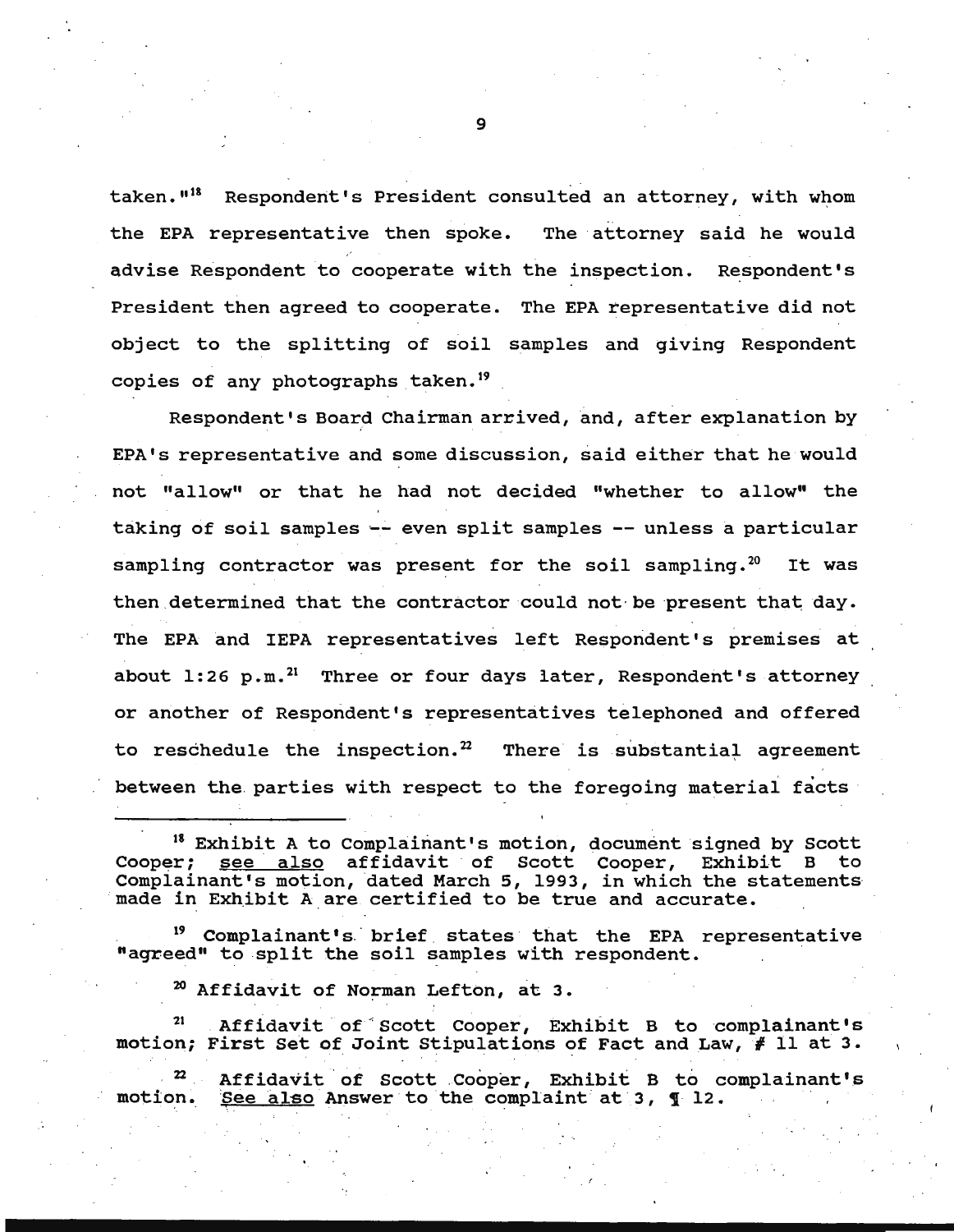relating to the inspection.<sup>23</sup>

Section 11 (a) provides that:

Such an inspection may only be made upon the presentation of appropriate credentials and of a written notice to the owner, operator, or agent in charge of the premises or conveyance to be inspected. A separate notice shall be given for each such inspection, but a notice shall not be required for each entry made during the period covered by the inspection. Each such inspection shall be commenced and completed with reasonable promptness and shall be conducted at reasonable times, within reasonable limits, and in a reasonable manner. [Emphasis added]

Clearly, then, inspections must be "reasonable" as to time, limits, and manner; and they must be commenced and completed with "reasonable promptness."

Respondent urges that the presence of some rain on the date in question makes the inspection unreasonable. Even if it were to be shown reliably rather than merely raised as a possibility $24$  that the presence of rain during the taking of soil samples could affect PCB readings,<sup>25</sup> this would not constitute a disputed issue of material fact as to whether the inspection was "reasonable" as to time. Neither would the presence of rain cause the inspection to

<sup>24</sup> Respondent's Notice of Compliance with Pretrial Exchange Order, at  $\overline{1}$ .

<sup>25</sup> It is Respondent's position that there were no PCBs on its property as a result of its own business activities.

<sup>&</sup>lt;sup>23</sup> Respondent's official said either that he would not allow the samples to be taken in the absence of his sampling contractor, or that he had not decided whether to allow such sampling in the absence of the contractor. It is not disputed that the EPA official presented U. S. EPA Region V credentials to Respondent's President and Board Chairman [Answer to the complaint at 3].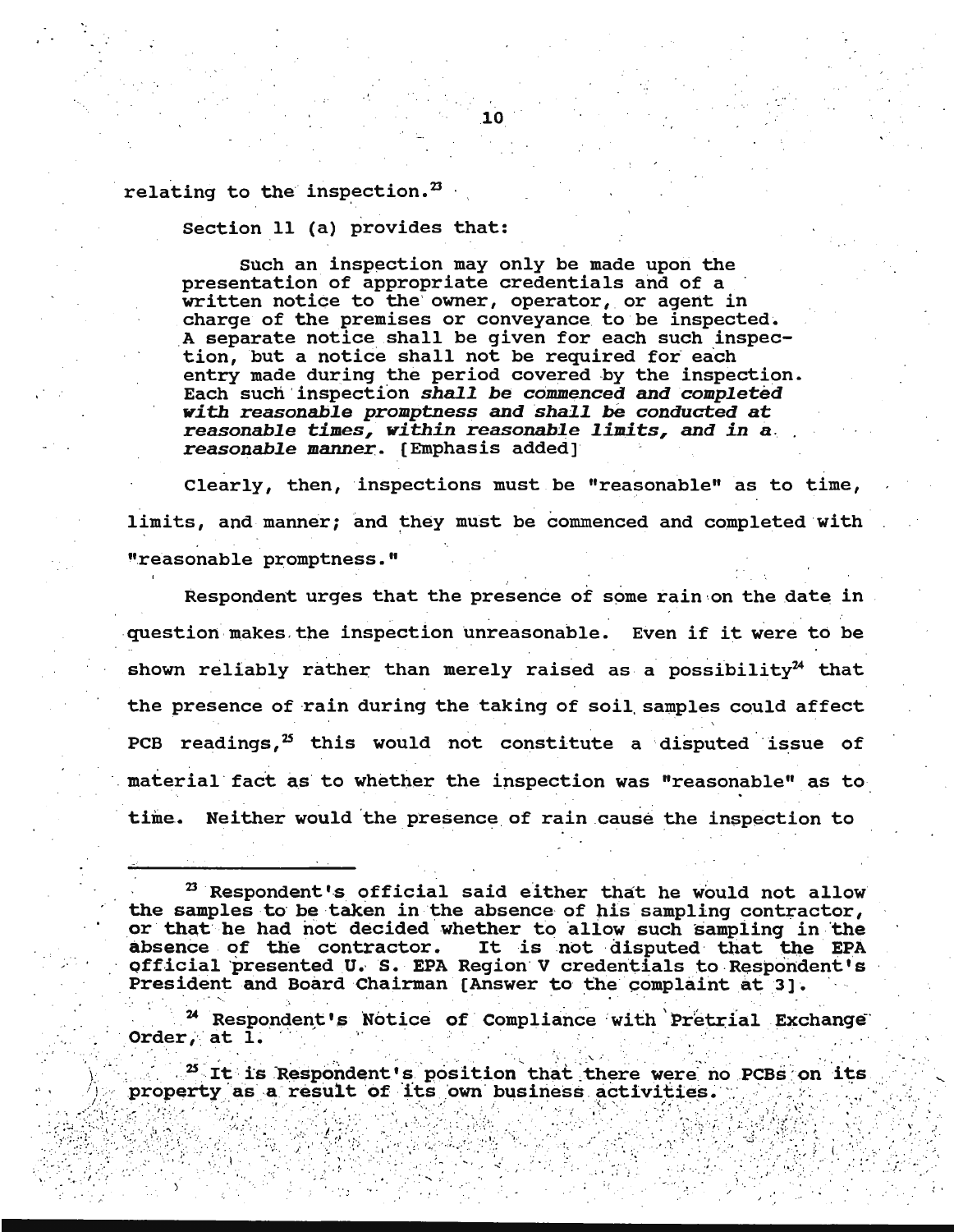be unreasonable with respect to time, limits, or manner as a matter of  $1aw.<sup>26</sup>$ 

Respondent urges that September 21, 1990, was a religious holiday, and that an inspection on such a holiday is unreasonable. The record does not show that Respondent raised this when the EPA representative arrived. There is no evidence that the facility was not open for business during regular business hours. Respondent's President was present at the facility when the EPA representative As has been noted in the record, Respondent's Board arrived. Chairman was also present, and at one point left the facility on a "business errand."<sup>27</sup> In short, there is no evidence that Respondent's chief officials were observing a religious holiday in a manner such as would cause the inspection to be unreasonable in Section 11 (a) terms.

Respondent states, without elaboration, that the presence of the representative of the Illinois Environmental Protection Agency caused the inspection to be unreasonable because that individual was not an EPA representative. It is difficult to understand why

<sup>26</sup> Whether the taking of soil samples in the presence of rain is *ill-advised* is another matter, but this interesting question<br>goes not to a material fact remaining at issue with respect to EPA's compliance with Section 11 (a), but to the accuracy of the PCB analysis. It must be remembered that the charge here relates to prevention of a lawful inspection -- not illegal disposal of PCBs. Accordingly, the question of rain and soil samples need not be addressed here.

<sup>27</sup> Affidavit of Chairman of the Board Mr. Norman Lefton, at 2, 3; see also Respondent's motion in opposition to Complainant's motion.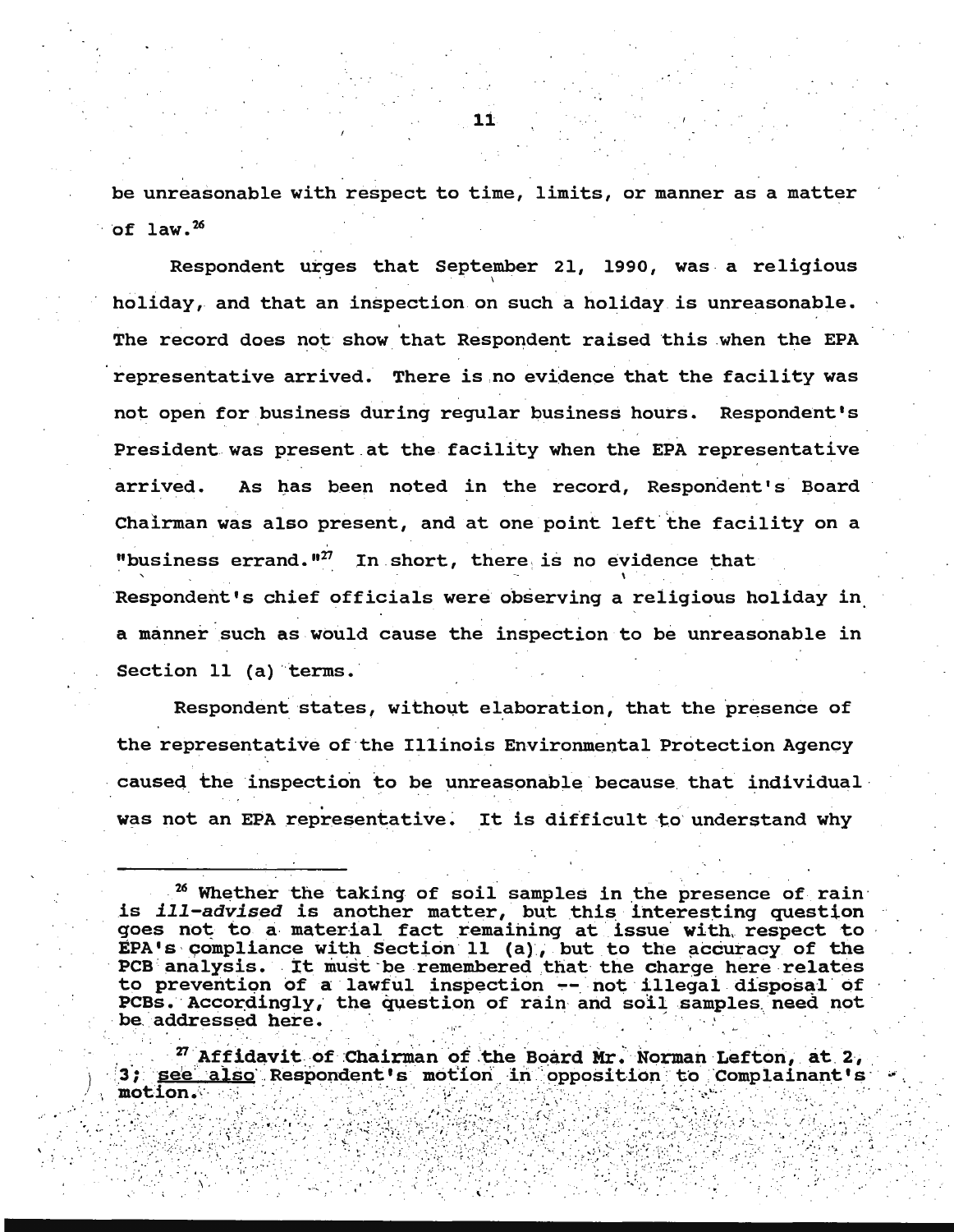this would be so. No reasons come to mind, and none have been offered. Section 11 (a) requires only the showing of "appropriate credentials" on the part of inspecting officials.

No material question of fact remains to be determined as to whether the inspection was reasonable as to time, limits, and manner, or with respect to whether respondent prevented EPA from carrying out its intended Section 11 (a) inspection. The EPA representative (1) arrived at a reasonable time, (2) announced his purpose, showed appropriate credentials, and provided written notice to respondent's officials. He advised them that he might take soil samples. Respondent's Board Chairman said that he would not "allow," or had not decided "whether to "allow," soil samples. At 1:26 p.m. either (1) the matter had been resolved by Respon- · dent's Board Chairman against allowing soil samples, $^{28}$  or (2) Respondent's officials had not yet decided "whether to allow soil sampling".<sup>29</sup> As a matter of law, Respondent's actions in refusing to "allow"  $-$  or in having not decided, two and a half hours after EPA's arrival, "whether to allow" -- soil samples to be taken in the absence of a particular contractor who was not available that day constitutes failure or refusal to permit inspection pursuant to Section 11 (a) of the Act. A facility operator cannot fail to allow, without risk of penalty, a lawful inspection. Especially in circumstances where enforcment officials have received reports that

•'

'i

 $28$  Complainant's motion, Attachment B.

,·;; ~ · ..,.·.>8-i:;l.· ·~ ( ' ; ' '; ;:.; ' ; ~:;~ .·· */* ··•···•· '

.· ·- . ~ .. · '· • ... -:·.

. ,..: , \_ · '· '··· , · ; o .. . ) ' .· •• ••• '. ··; ' (

 $\mathcal{L}_{\mathcal{L}}$ 

 $2^{\circ}$  Affidavit of Mr. Norman Lefton, at 3.

1.2-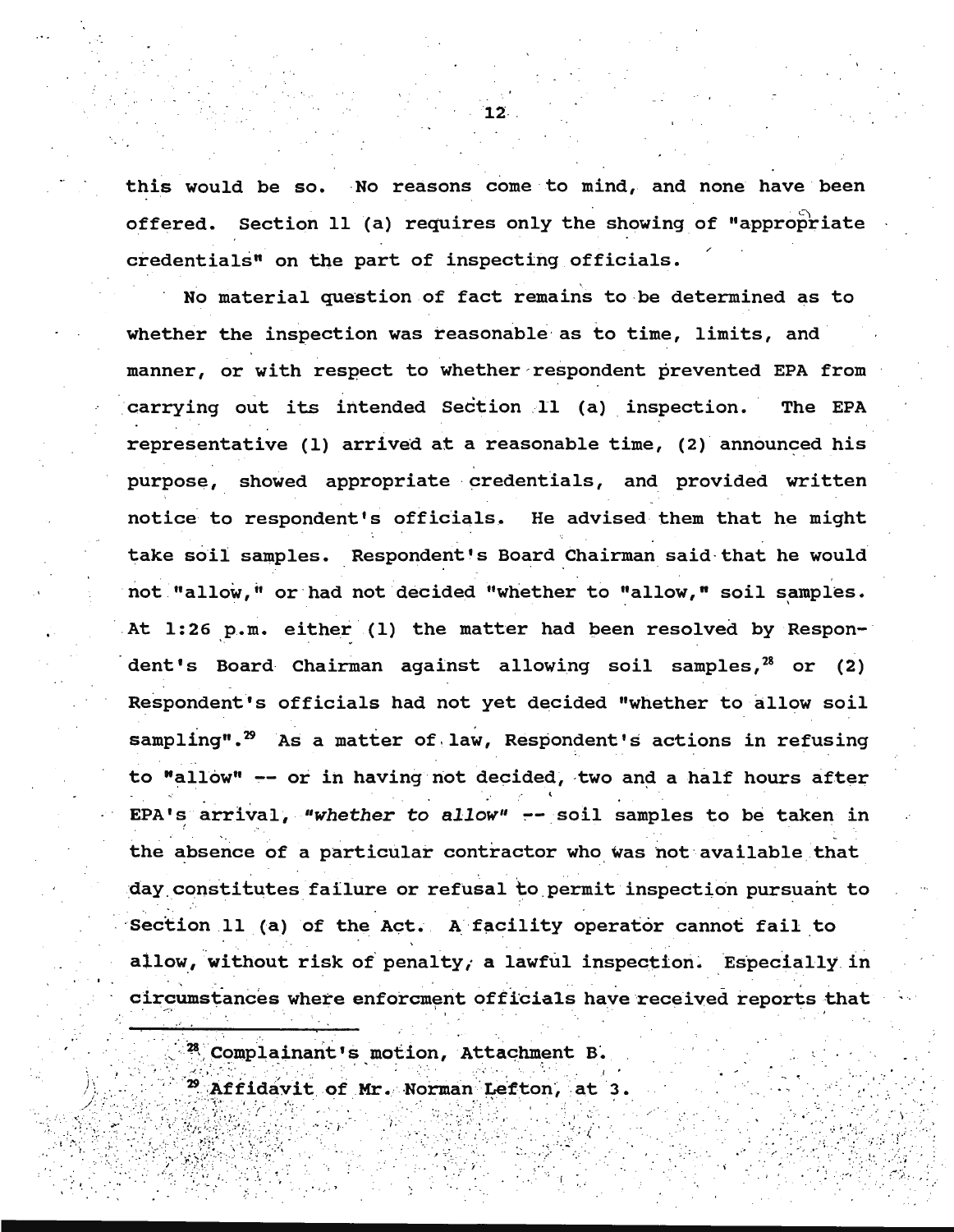.<br>PCB-contaminated soil may have been removed subsequent to an earlier inspection notice directed to Respondent's facility, but  $\mathcal{L} = \{ \mathcal{L} \mid \mathcal{L} \in \mathcal{L} \}$  . The set of the set of the set of the set of the set of the set of the set of the set of the set of the set of the set of the set of the set of the set of the set of the set of the set before the date scheduled for such inspection,<sup>30</sup> the importance of consummating an unannounced inspection (including the taking of soil samples, if appropriate) is obvious.<sup>31</sup> EPA is not required to accomodate the sort of scheduling contended for here by Respondent. . . Neither is EPA required to reschedule an inspection at Respondent's convenience on penalty of being guilty of laches or "unclean hands." Finally, Section 11 (a) does not require EPA officials to argue, engage in extensive negotiations, wait for indefinite periods, or possibly endanger themselves by doing something that a I facility operator has said he will not "allow," or has not decided "whether to allow," in order to inspect a facility. Indeed, it is just such difficulties which the clarity of Section 11 (a) should obviate. Both EPA's authority and the limitations on 'that authority are clearly spelled out.

Since Respondent has pointed to no material facts in dispute which suggest that EPA failed to comply with any Section 11 (a)  $-$ (b) requirements, the questions of law as to whether EPA complied

 $^{30}$  Exhibit A to plaintiff's motion, document entitled "Notice Pursuant to Section 4(g) of the Environmental Protection Act," at 3.

Complainant's evidence also suggests that the Illinois Environmental Protection Agency never was able to gain access to environmental Protection Agency never was able to gain access to<br>certain areas of respondent's facility for purposes of inspection,<br>and on that account assistance was sought from EPA. See Exhibit C<br>to Complainant's motion,

' ' *)* . ' ... .... ·.·. ,• ' ' ·,' , ' . '' . : : ' ';!~ : .. :::,~~~,}]~~~f(.;:::;~;~·:; ·.tf;{{·,j~,(·;~ ;~:. ,

<-

. . . .. *•:.-... .- .* .-;· ...... *.. ,. ..* : .. ~ .... •\ · .":"':--: ·" · ' .. -: . ..

*:\_· ,* 13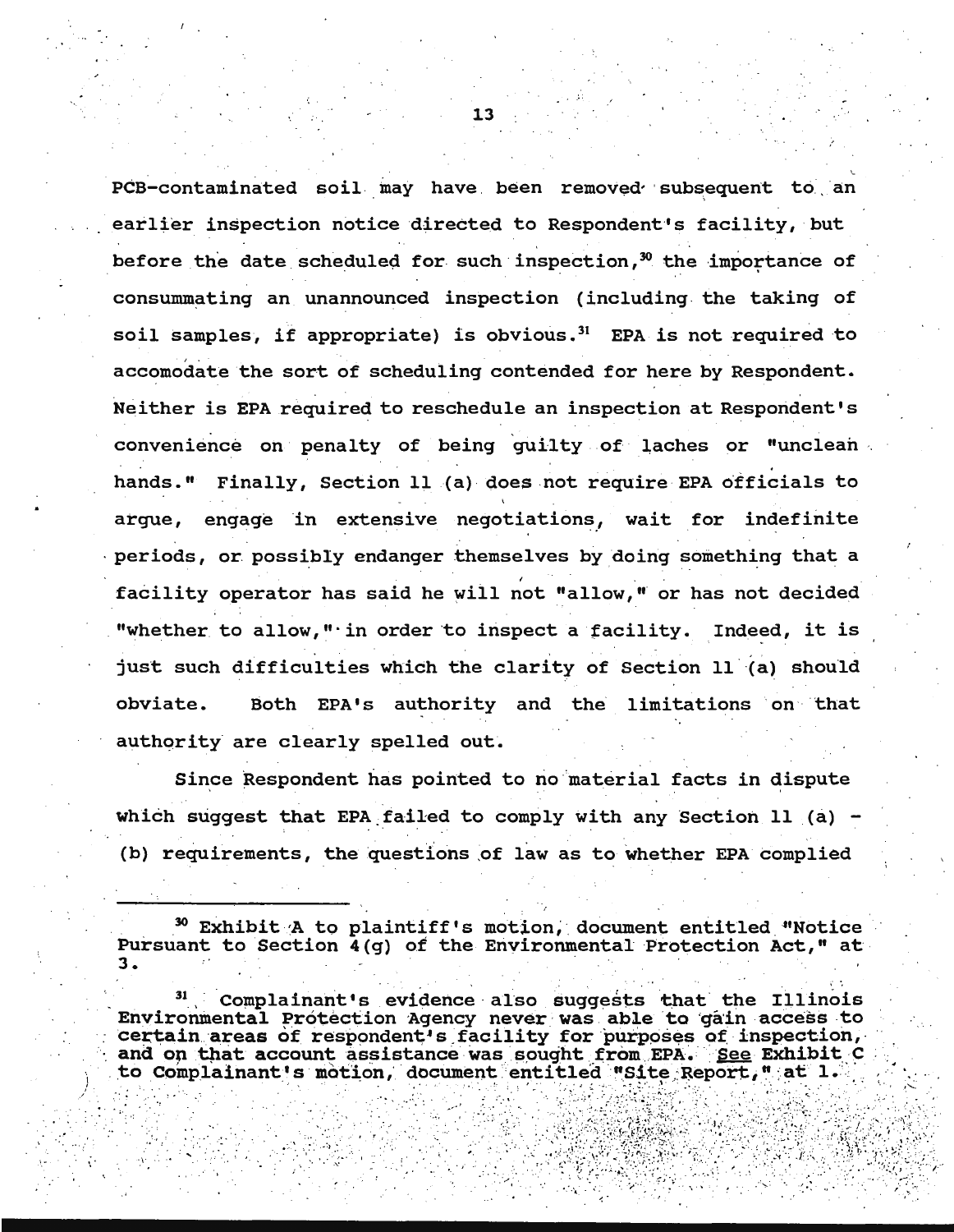with the reasonableness requirements of Section 11 (a) of the Act include whether the time of the inspection, the limits of the inspection, and the manner of the inspection were "reasonable." Because Section 11 (a) requires reasonableness, whether conduct was reasonable becomes a question of law at the point where no material facts remain in dispute.

The requirements of Section 11 (a) were observed.  $EPA'S$ intended inspection was reasonable as to time, limits, and manner. Therefore, it is held that Respondent's actions constitute failure or refusal to allow an inspection pursuant to Section 11 (a).

Respondent's affirmative defenses of laches and "unclean hands" are, under the circumstances shown here, without merit.

## FINDINGS OF FACT AND CONCLUSIONS OF LAW

The polychlorinated biphenyls ("PCBs") disposal and 1. marking regulations were lawfully promulgated pursuant to Section 6 of TSCA, 15 U.S.C. § 2605, on February 17, 1978 (43 Fed Reg.  $7150$ ). The PCBs manufacturing, processing, distribution in commerce and use regulations ("PCB rule") were lawfully promulgated on May 31, 1979 (44 Fed Reg. 31514), and incorporated the disposal and marking regulations. The PCB rule was subsequently amended and rtially recodified at 40 C.F.R. Part 761.

2. Complainant is the Director, Environmental Sciences Division, Region 5, United States Environmental Protection Agency ("U.S. EPA"), by lawful delegation.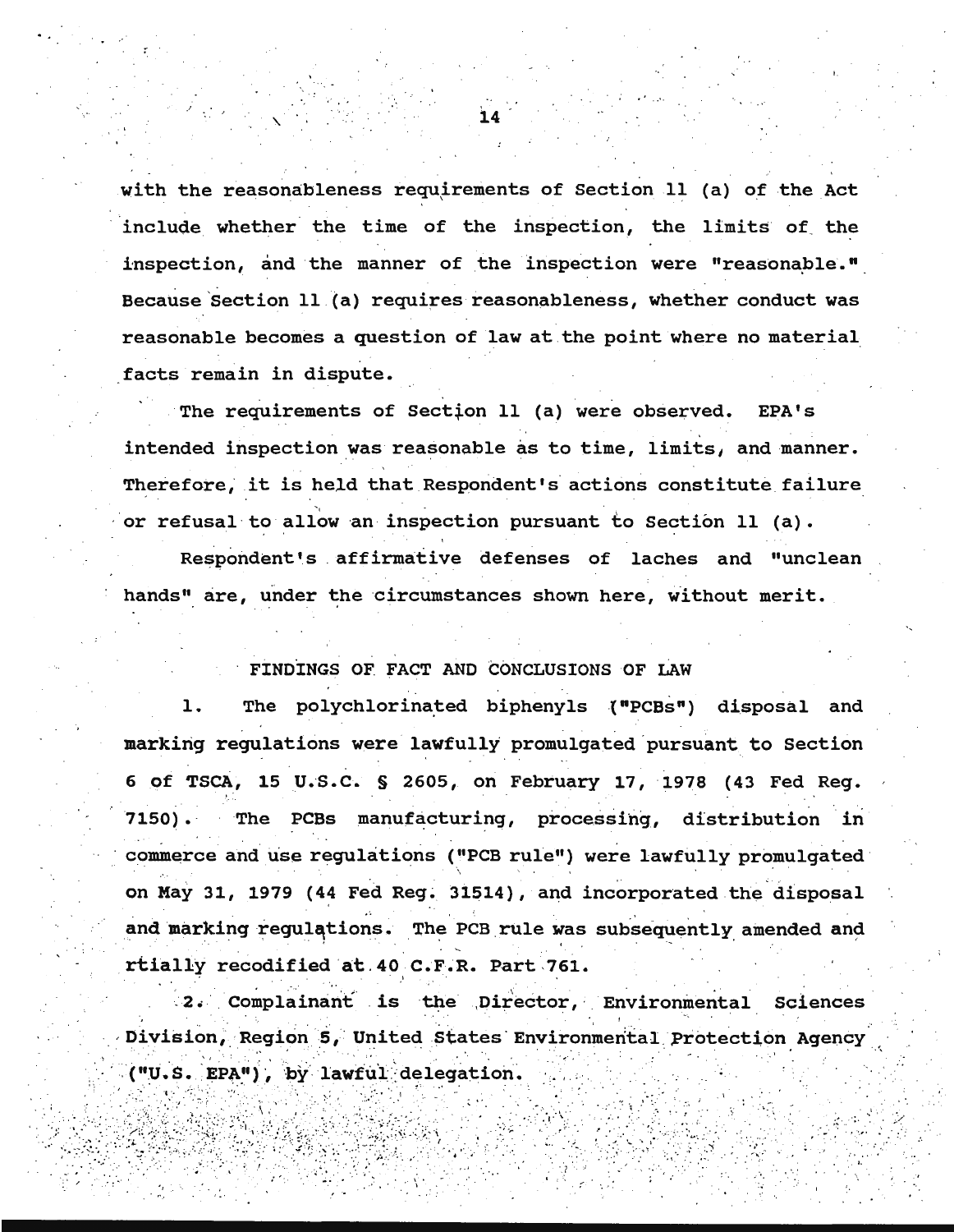3. Respondent, which is and was at all times relevant herein a corporation incorporated under the laws of the state of Missouri, has a place of business at 205 South 17th Street, East St. Louis, Illinois. Respondent is the owner and operator of the facility and is a "person" as defined in 40  $C.F.R.$  Part 761.

4. Respondent's facility at 205 South 17th Street, East St. Louis, Illinois, is an establishment, facility or premises in which chemical substances or mixtures are held before or after their distribution into commerce.

EPA is authorized to inspect, pursuant to Section  $11$  (a) of the Act, a facility where there is reason to believe that PCBs are present or are being held, without establishing in advance that the facility engages in the manufacture, processing, or storage of chemical substances.

6. EPA has broad authority pursuant to Section 11 of. the Act, 15 U.S.C. § 2610(a), to conduct inspections for the purpose and within the scope set forth at subsections (a) and (b) thereof. Within such scope, and to the extent that the requirements as to reasonableness of subsection (a) have been observed by EPA, members of the regulated community are not at liberty to refuse an inspection without the risk of committing an unlawful act, as provided by Section 15 (4) of TSCA.

7. On September 21, 1990, a duly designated EPA representative  $\mathcal{L} \times \mathcal{L} \rightarrow$ attempted to inspect Respondent's facility at 205 South 17th Street, East St. Louis, Illinois, in order to determine whether the

.: · .. < ....•;:• . ,:.' .;s-\: · ·. · ····i··.: ··•: . · ·. ·.· • ;·t< ·•·• ,;.:•··· . ··: · .• • :·. ':.:~;/;~ti~~~ i~?IW,·~~z~:.l·~,:f.~tR~~ .. \r~i,i,!\.',.<t ..

• • .·:. ' \_<(' . ... ••

' . . . •.

.<br>...

•' ..

 $\mathbf{v}$ 

·'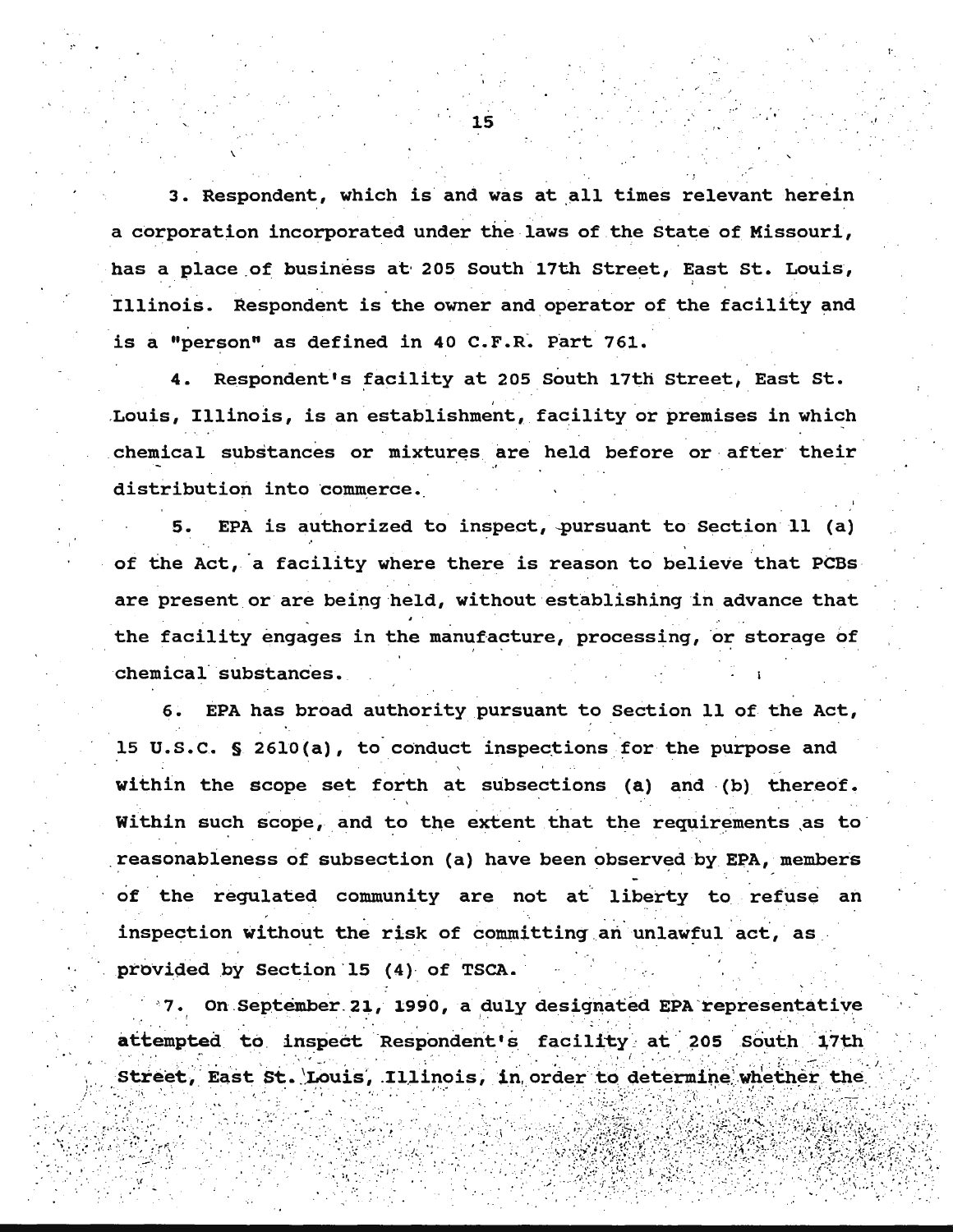facility was in compliance with the PCB rule. **EPA The** representative presented U.S. EPA credentials and a written TSCA notice of inspection to Mr. Benjamin Lefton, Respondent's President.

The above attempted inspection was commenced with 8. reasonable promptness and was initiated at a reasonable time; the inspection proposed was within reasonable limits, and initiated in a reasonable manner. The attempted inspection was not unreasonable because the date in question was a religious holiday, if the facility is open for business. The presence of rain on the date in question does not make the attempted inspection unreasonable.

 $9.$ Respondent failed to allow EPA's representative to take soil samples to determine whether the requirements of the PCB regulations under TSCA had been complied with. Soil sampling for compliance with such regulations is within EPA's authority under Section 11 (a) of the Act. Respondent's failure to allow the taking of soil samples constituted failure or refusal to permit an inspection, in violation of Section 15 (4), 15 U.S.C. § 2614(4), at Respondent's facility on the date in question. Respondent is subject to the assessment of a civil penalty for this violation.

#### **ORDER**

It is hereby ordered that Complainant's motion for partial "accelerated decision" as to liability shall be, and it is hereby, granted. And it is further ordered that Respondent's motion for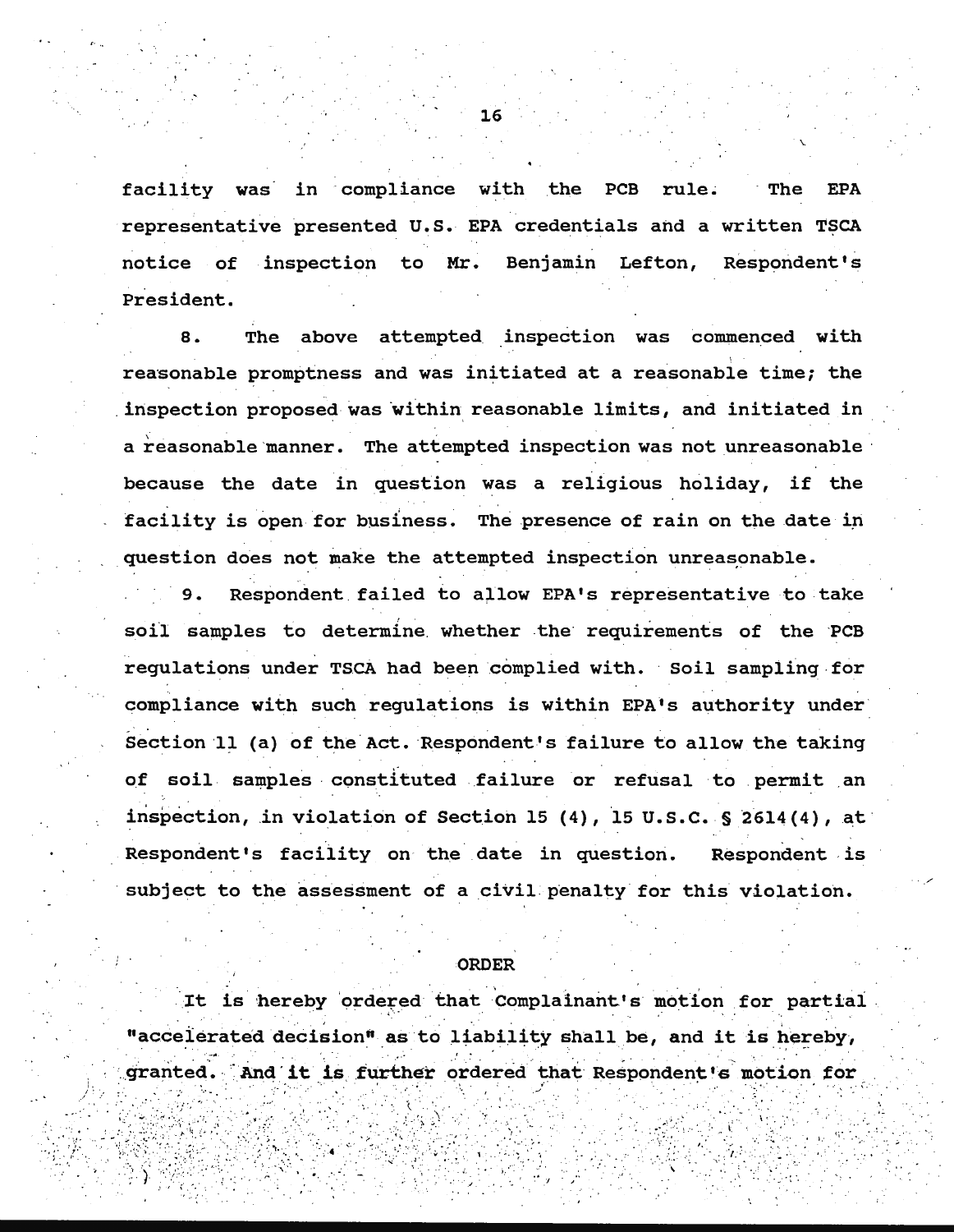"accelerated decision" shall be, and it is hereby, denied.

It is FURTHER ORDERED that the parties shall attempt to settle the remaining issue herein, and shall report upon the status of their effort during the week ending March 29, 1996.

J. F. Greene<br>Administrative Law Judge

· .. ·.

Washington, D. c. February 23, 1996

. . . . .  $\mathbb{R}^3$ 

 $\mathbb{R}^n \times \mathbb{R}^n$ 

 $\sim$  .

· ... , · '····

 $\mathbb{R}^{r \times r}$  ).  $\mathcal{L}=\frac{1}{2}$ 

.................................... \_\_\_\_\_\_\_\_ \_\_

 $\mathbb{S}^1$  .  $\cdot$  .  $\cdot$  : f . ...... :. . .:·. ·. *,:* 

' . :.'·' ...

 $\mathbf{I}$ 

. ·: . ,.

. . · -~· -[ .. ->-~ .. ·

<sup>~</sup>• . I '